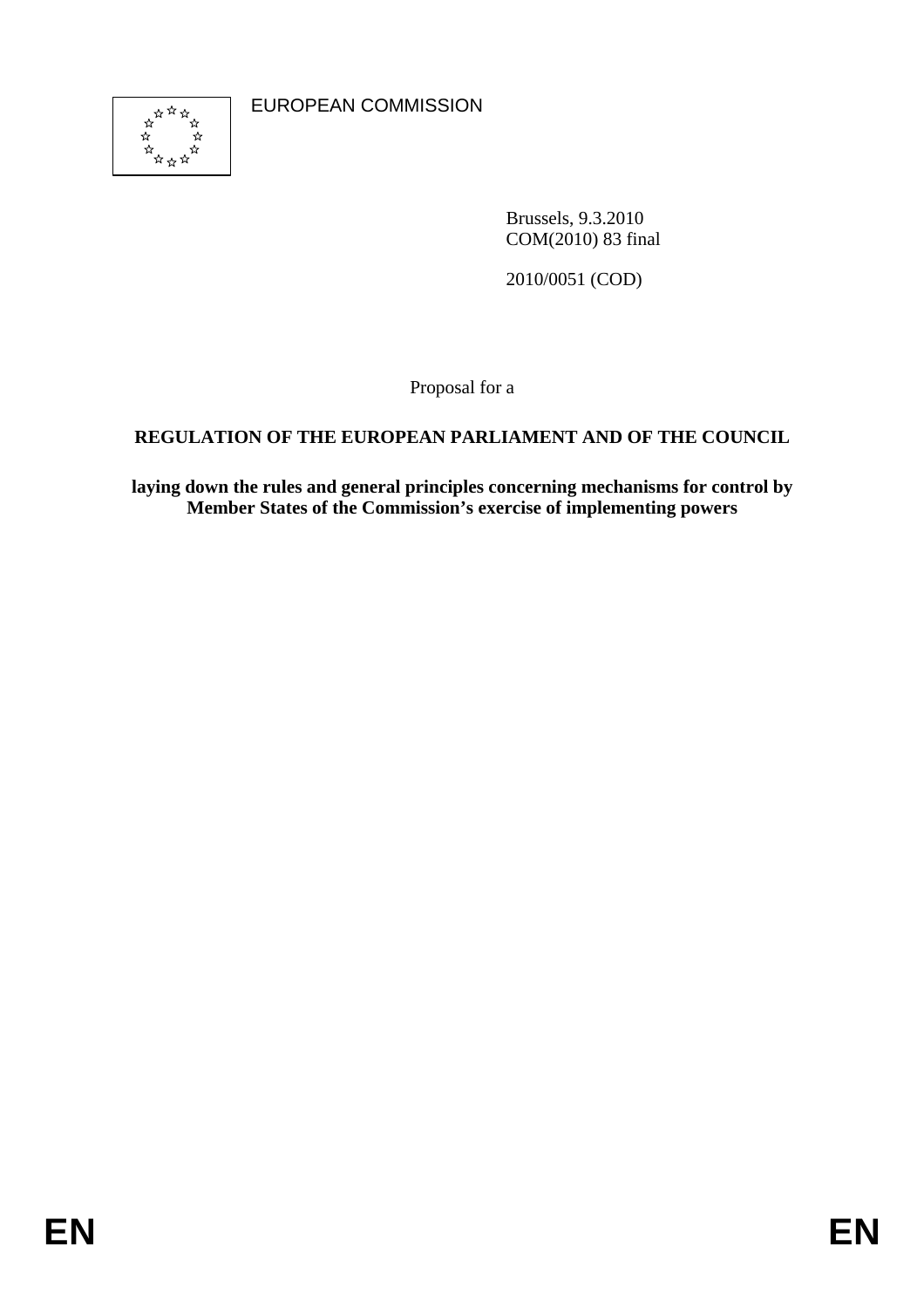## **EXPLANATORY MEMORANDUM**

#### **1. BACKGROUND TO THE PROPOSAL: NEW INSTITUTIONAL CONTEXT**

The Treaty of Lisbon (hereinafter "the new Treaty"), which entered into force on 1st December 2009, substantially modifies the framework for implementing powers that are conferred upon the Commission by the legislator. Contrary to the provisions of the Treaty establishing the European Community (hereafter "the EC Treaty"), set out in Article 202 thereof, the new Treaty makes a clear distinction between the powers delegated to the Commission to adopt non-legislative acts of general application to supplement or amend certain non-essential elements of a legislative act (delegated acts) on the one hand and the powers conferred on the Commission to adopt implementing acts on the other hand. They are subject to entirely different legal frameworks:

- The provisions of the new Treaty on delegated acts, which are set out in Article 290 of the Treaty on the Functioning of the European Union (hereinafter "the Treaty"), provide for the legislator to control the exercise of the Commission's powers by means of a right of revocation and/or a right of objection. These provisions are sufficient in themselves and do not require any legally binding framework to make them operational.
- The provisions of the new Treaty on implementing acts, which are set out in Article 291, do not provide any role for the European Parliament and the Council to control the Commission's exercise of implementing powers. Such control can only be exercised by the Member States. A legal framework is required to establish the mechanisms of such control.

By providing for these two very different legal frameworks, the authors of the new Treaty sought to reflect more closely the nature of these two different types of acts:

- In the case of delegated acts, the legislator delegates to the Commission the power to adopt measures that it could have adopted itself. This is why it is the legislator that controls the Commission's exercise of these delegated powers.
- In the case of implementing acts, the context is very different. The Member States are naturally responsible for implementing the legally binding acts of the European Union. However, where such basic acts require uniform implementing conditions, it is the Commission that must exercise implementing powers. This is why it is the Member States that are responsible for controlling the Commission's exercise of these implementing powers.

The provisions of the new Treaty also put the co-legislators on an equal footing in relation to the conferral of delegated and implementing powers.

Under the EC Treaty it was the Council that could confer implementing powers on the Commission. The Council could also reserve implementing powers to itself in specific cases.

Under the new Treaty provisions it is a direct obligation deriving from the Treaty that acts must confer implementing powers on the Commission where this is needed in view of ensuring uniform implementation of these acts. Those acts can also, in duly justified specific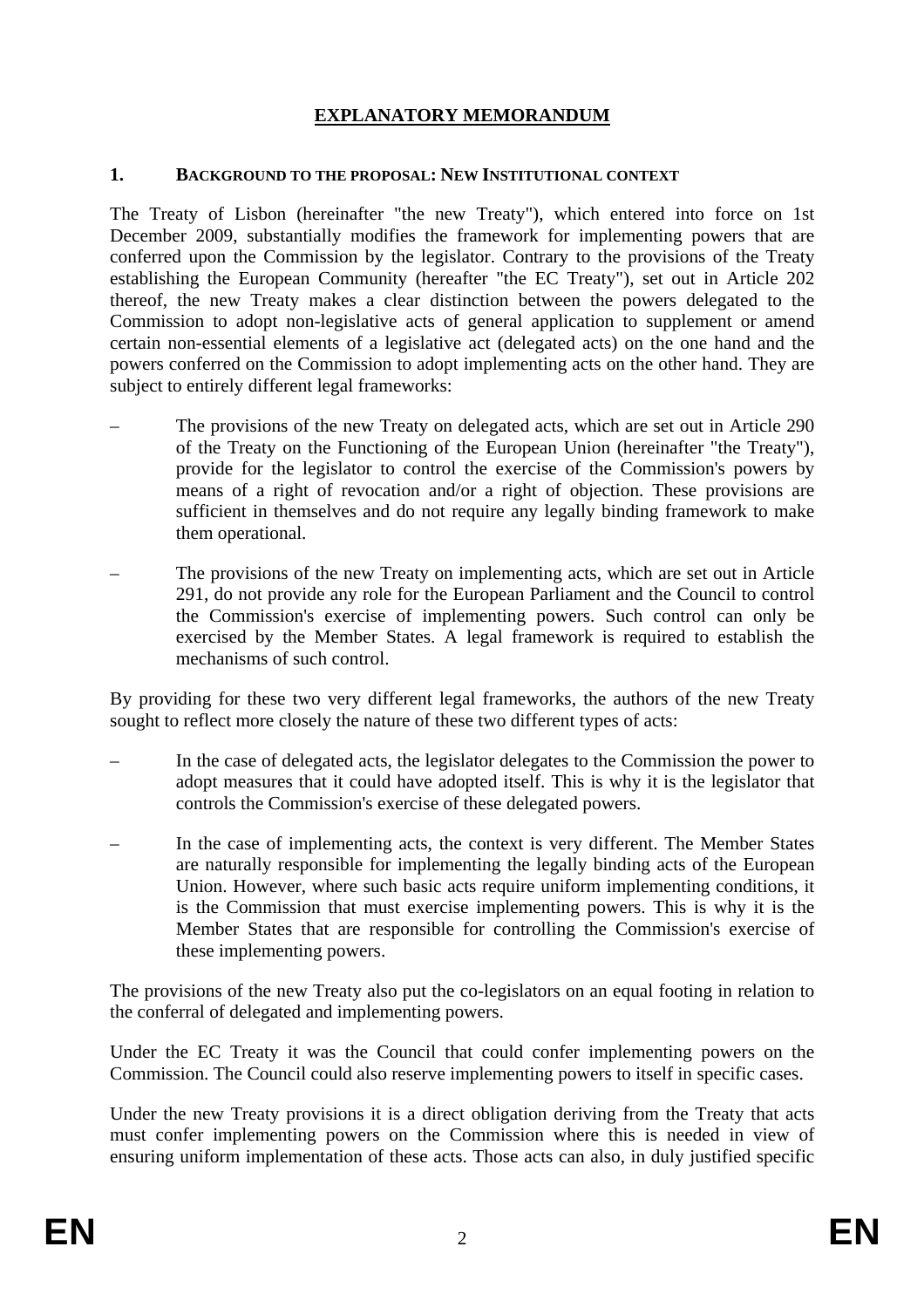cases and in the cases provided for in Articles 24 and 26 of the Treaty on European Union, confer implementing powers on the Council instead of the Commission. This does not imply, however, that the Council has any role in controlling the exercise of implementing powers when these are conferred on the Commission.

The new Treaty clearly entails that it is the Member States, and they alone, that control the implementation by the Commission where such control is required by a legally binding Union act.

As regards the implementation of Article 290 of the Treaty, the Commission has set out its views on the scope of delegated acts, the framework for delegations of power and the working methods it intends to use for preparing delegated acts in a Communication to the European Parliament and the Council (COM(2009) 673 of 9 December 2009).

### **2. OBJECTIVES AND CONTENT OF THE PROPOSAL**

#### **2.1. Rationale and key principles guiding the proposal**

Article 291 of the Treaty provides that the European Parliament and the Council, acting by means of regulations in accordance with the ordinary legislative procedure, shall lay down in advance the rules and general principles concerning mechanisms for control by Member States of the Commission's exercise of implementing powers. The purpose of this proposal is to implement Article 291 of the Treaty.

This proposal is guided first and foremost by the new provisions of the Treaty and the new institutional context described under point 1 above. However, the proposal also draws on Council Decision 1999/468/EC (hereafter "the Comitology Decision") and experience gained in implementing that Decision, whilst simplifying its provisions taking into account in particular the following general principles:

- It is the Member States that are responsible for controlling the Commission's exercise of implementing powers;
- Procedural requirements should be proportionate to the nature of implementing acts.

#### **2.2. Main elements of the proposal including similarities and innovations in relation to the Comitology Decision**

The key elements of the proposal are as follows:

- The proposal maintains the Committee structure foreseen in the Comitology Decision (Article 3), but rationalises it as outlined below;
- Only two procedures are foreseen: the advisory procedure, which mirrors the existing advisory procedure, and a new "examination" procedure, which would replace the existing management and regulatory procedures (Articles 4 and 5);
- The advisory procedure is the general rule and can be applied to all policy domains and for all types of binding implementing measures (Article 2(3));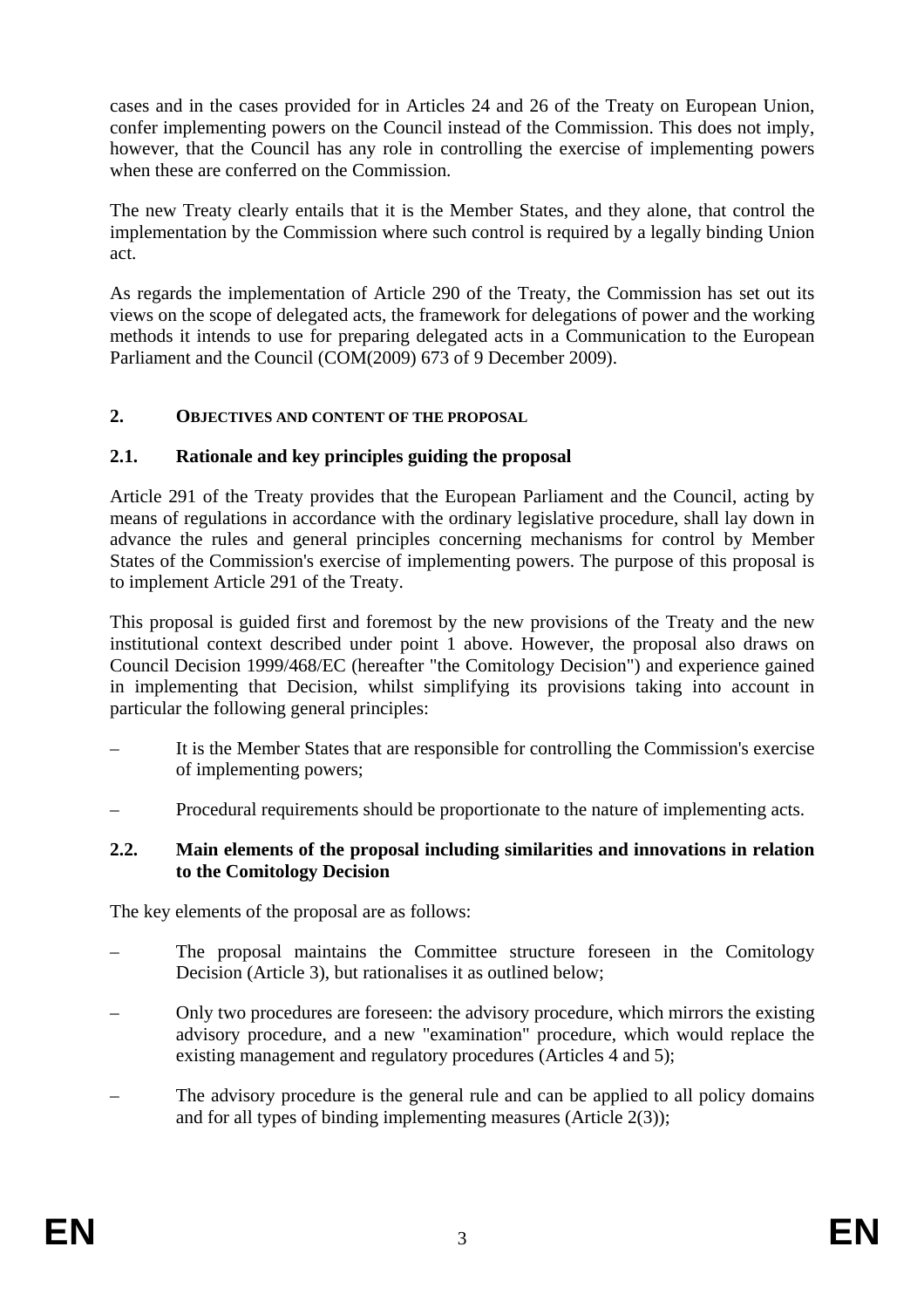- The criteria for the choice of the examination procedure mirror those provided for in the Comitology Decision. Nevertheless for the purpose of achieving greater consistency and in order to ensure that procedural requirements are proportionate to the nature of implementing acts to be adopted, these criteria are binding in the sense that only when the criteria are met can the examination procedure in question be used (Article 2(2)) ;
- The examination procedure (Article 5) would function as follows:
	- Where the Committee delivers a negative opinion on the draft measures, the Commission could not adopt them. The Commission would have the possibility to re-submit the draft to the committee for a second deliberation, or table an amended draft. In very exceptional circumstances, the Commission would be able to adopt the draft measures despite a negative opinion but in such a case the committee would have the last word within a time-period which will not exceed one month;
	- Where no opinion is reached, the Commission could ultimately decide whether to adopt the measures or not, taking into account *inter alia* the positions expressed within the committee;
	- In the case of a positive opinion of the committee, the Commission would adopt the measures unless exceptional circumstances or new elements would justify them not being adopted.

Under the examination procedure, the Committee itself would therefore be able to prevent the adoption of the draft measures by the Commission if a qualified majority of Member States were against. The voting rules for this procedure would reflect the voting rules that were required for the Council, acting as an appeal body, to prevent the adoption of a draft measures by the Commission under the Comitology Decision. It would also be coherent that the voting rules of the committees acting under the examination procedure would be similar than the voting rules foreseen for the Council to oppose a delegated act under Article 290 of the Treaty.

However, another innovation is that there would not be an obligation for the Commission to adopt draft measures in cases where neither a qualified majority in favour nor a qualified majority against is reached<sup>1</sup>. Indeed, greater flexibility is needed in such cases in order to enable the Commission to reconsider draft measures. The Commission should be in a position to decide whether or not to adopt the draft measures or to present an amended draft to the committee, taking account *inter alia* of positions expressed within the committee. Introducing such flexibility would, on the one hand, enable the positions of Member States to be better taken into account and on the other hand, it would help to improve the quality and adequacy of the decisions taken.

– Specific procedures are foreseen for measures to apply immediately on imperative grounds of urgency and where this is provided for in a basic act (Article 6). This provision would enable the relevant committee to examine and deliver an opinion on

1

<sup>1</sup> Under the Comitology Decision, the Commission was required to adopt the draft measures where the Committee was unable to deliver an opinion under the management procedure, and where the Council, acting as an appeal body, was unable to take a decision under the regulatory procedure.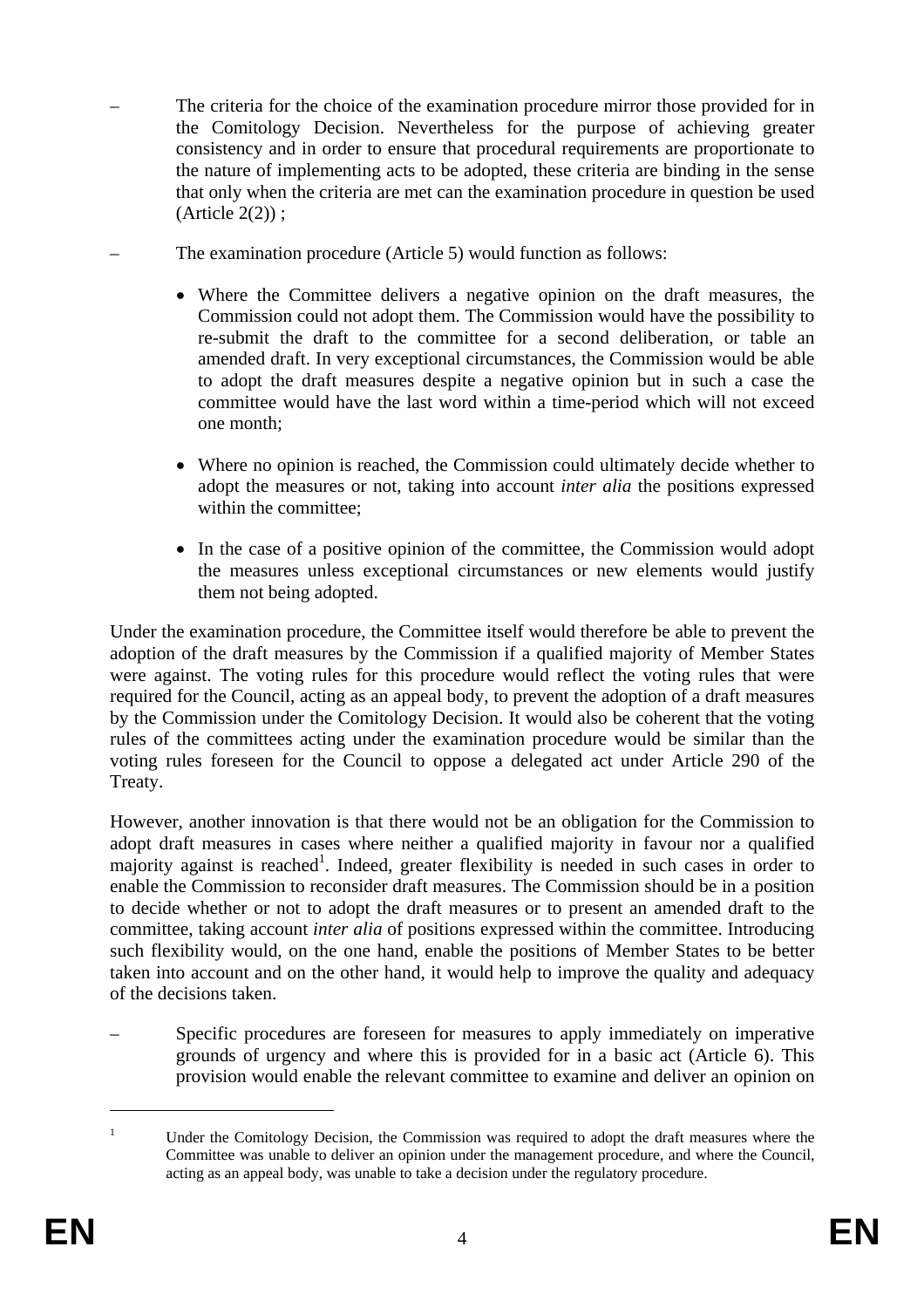a measure after it has been adopted by the Commission. Where the measure is not in accordance with the opinion of the committee under the examination procedure, the Commission would be obliged to repeal the measure but could maintain it in force if warranted on a limited number of grounds such as health and safety.

- The proposal maintains provisions relating to the rules of procedures of committees (Article 7) and regarding public access to information on committee proceedings (Article 8(3)).
- Building on experience gained with the implementation of the Comitology Decision, the proposal also includes a number of important provisions that are common practice but were so far not covered by the Decision or were only foreseen in the Rules of Procedure of committees. These include the provisions for the use of written procedures (Article 3(5)) in order to obtain the committee's opinion and the possibility for draft measures to be amended in order to take into account discussions in the committee prior to it delivering its formal opinion (Article 3(4)).
- Whilst only the Member States have a role to play in the control of the exercise of the implementing powers by the Commission, both legislators should be properly and continuously informed of committee proceedings through the continued use of the existing Comitology Register, which would be adapted to the new procedures (Article 8(1) and (2)). This right of information would not suspend the decisionmaking process, since that would give the legislators a prerogative incompatible with Article 291 of the Treaty.
- Finally, for reasons of clarity, consistency and efficiency, the proposal foresees an automatic alignment of the existing acquis to the new procedures (Article 10). All references to the procedures provided for in the Comitology Decision, with the exception of Article 5a thereof, would be understood as being references to the corresponding procedures of the Regulation: this approach would have the advantage of avoiding having a complex set up with the old Comitology procedures and the new ones running in parallel; at the same time it would avoid having to align the existing acquis act by act or through omnibus regulations. In order to make ready the register, which will have to accomplish technically the automatic alignment of all existing procedures, Article 10 will apply two months after the entry into force of the Regulation.
- Such an adaptation to the new system would not affect pending procedures in which an opinion has already been delivered, at a committee meeting or by written procedure (Article 11). This does not mean that ongoing procedures in which no opinion has been delivered should stop and restart from scratch; they should continue: meetings should take place and written procedures should carry on. Indeed the consequences of such an alignment relate in essence to the procedure to be followed after an opinion is taken by the committee.
- Article 10 and 11 do not apply to the specific procedures that are not subject to the Council Decision 1999/468/EC, in particular those created for the implementation of the common commercial policy. Consequently, those specific procedures will continue to apply until the basic acts will have been adapted in the light of the system of implementing powers created by Article 291 of the Treaty and the rules and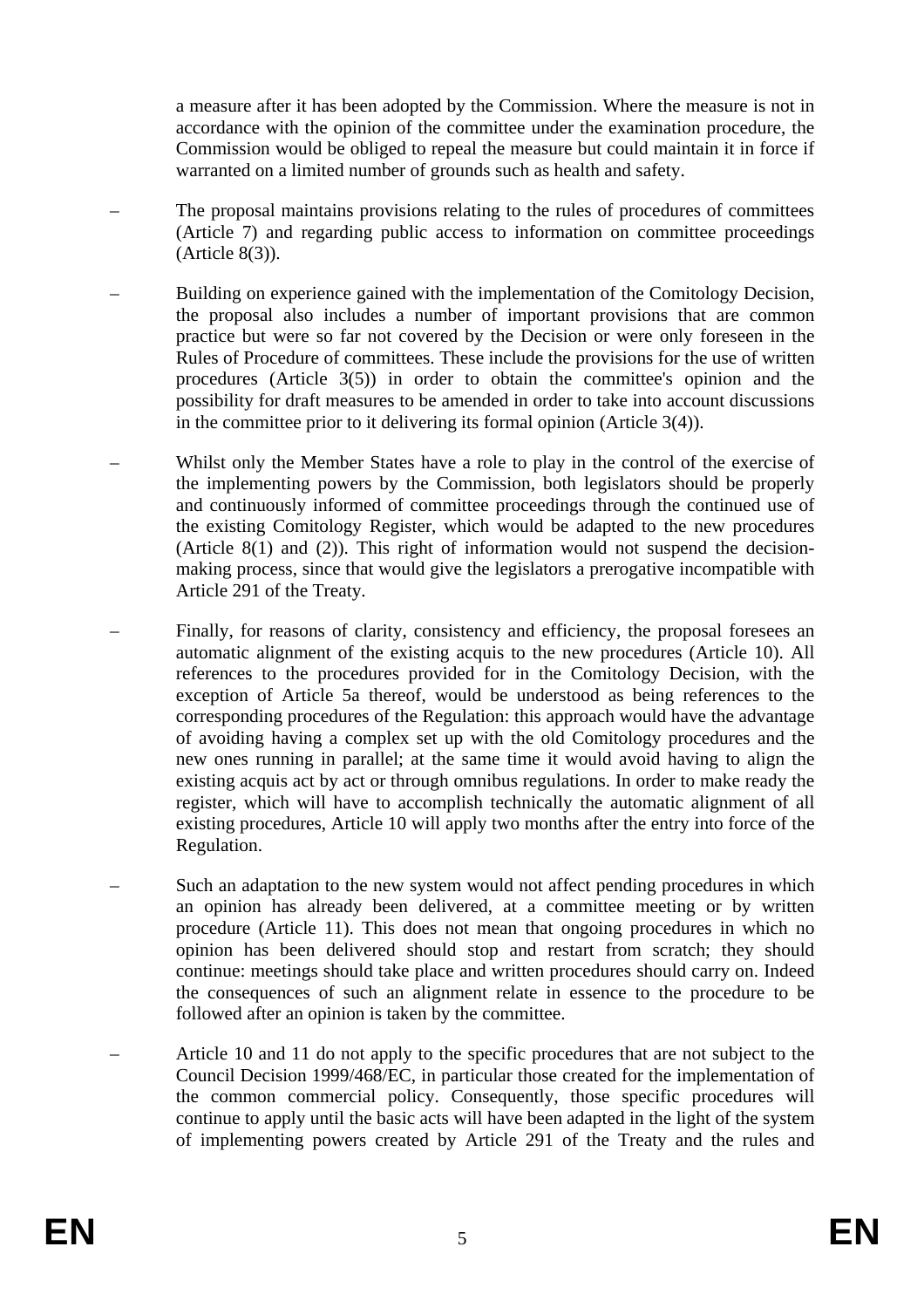general principles for the exercise of the Commission's implementing powers as set out in this proposal.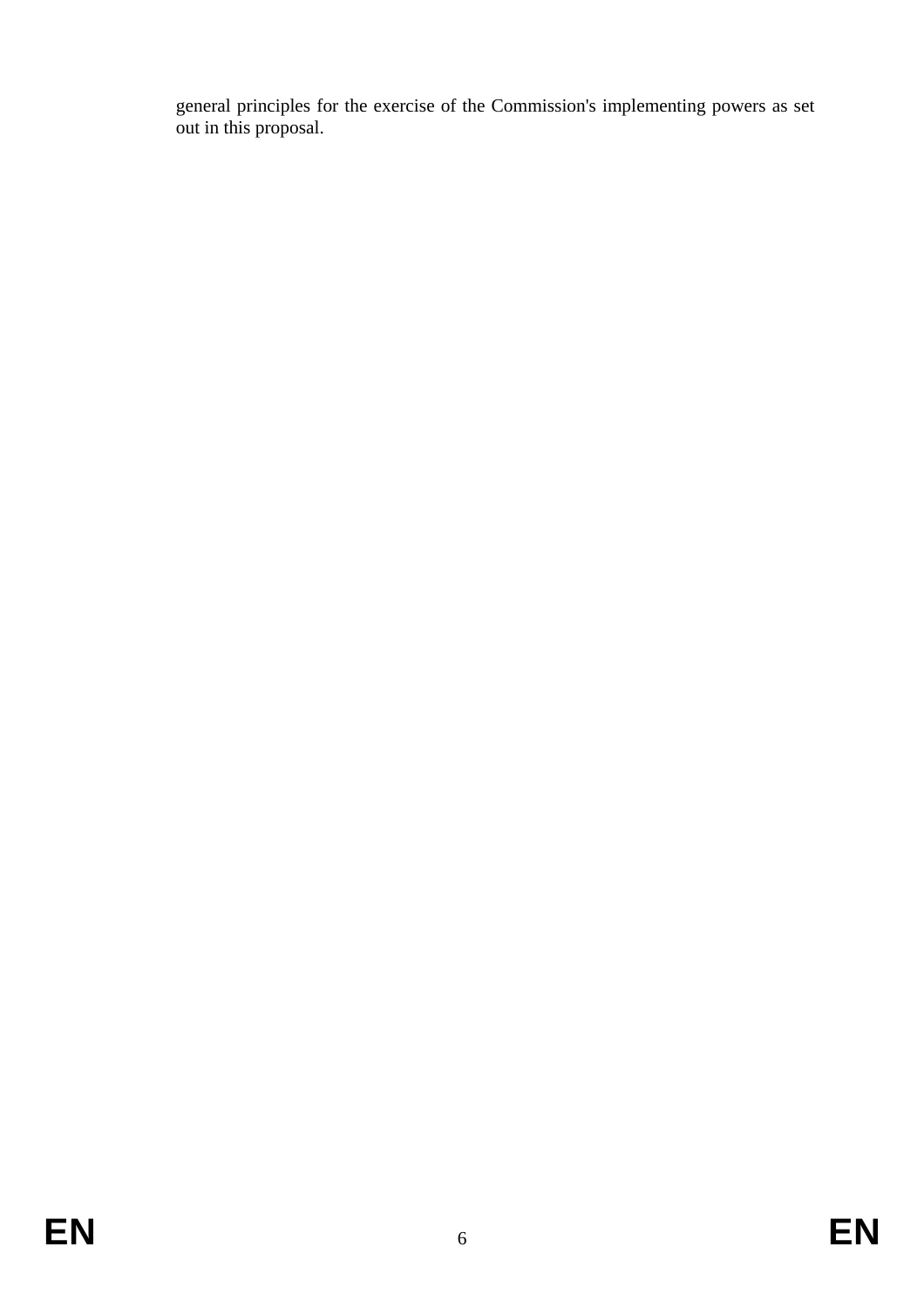#### 2010/0051 (COD)

#### Proposal for a

## **REGULATION OF THE EUROPEAN PARLIAMENT AND OF THE COUNCIL**

#### **laying down the rules and general principles concerning mechanisms for control by Member States of the Commission's exercise of implementing powers**

#### THE EUROPEAN PARLIAMENT AND THE COUNCIL OF THE EUROPEAN UNION,

Having regard to the Treaty on the Functioning of the European Union; and in particular Article 291(3) thereof,

Having regard to the proposal from the European Commission,

Acting in accordance with the ordinary legislative procedure<sup>2</sup>,

Whereas:

- (1) Where uniform conditions for implementing legally binding Union acts (hereafter: "basic acts") are needed, those acts are to confer implementing powers on the Commission, or, in duly justified specific cases and in the cases provided for in Articles 24 and 26 of the Treaty on European Union, on the Council.
- (2) In the context of the Treaty establishing the European Community, the exercise of implementing powers by the Commission was governed by Council Decision 1999/468/EC of 28 June 1999.
- (3) The Treaty on the Functioning of the European Union now requires the European Parliament and the Council to lay down the rules and general principles concerning mechanisms for control by Member States of the Commission's exercise of implementing powers.
- (4) It is necessary to ensure that procedures for such control are clear, effective and proportionate to the nature of the implementing acts and that they reflect the institutional requirements of the Treaty as well as the experience gained and the common practice followed in the implementation of Decision 1999/468/EC.
- (5) In those basic acts which require the control of the Member States for the adoption by the Commission of implementing acts, it is appropriate that for the purposes of such a control there should be instituted committees composed of the representatives of the Member States and chaired by the Commission.

1 2

OJ  $C$ , , p. .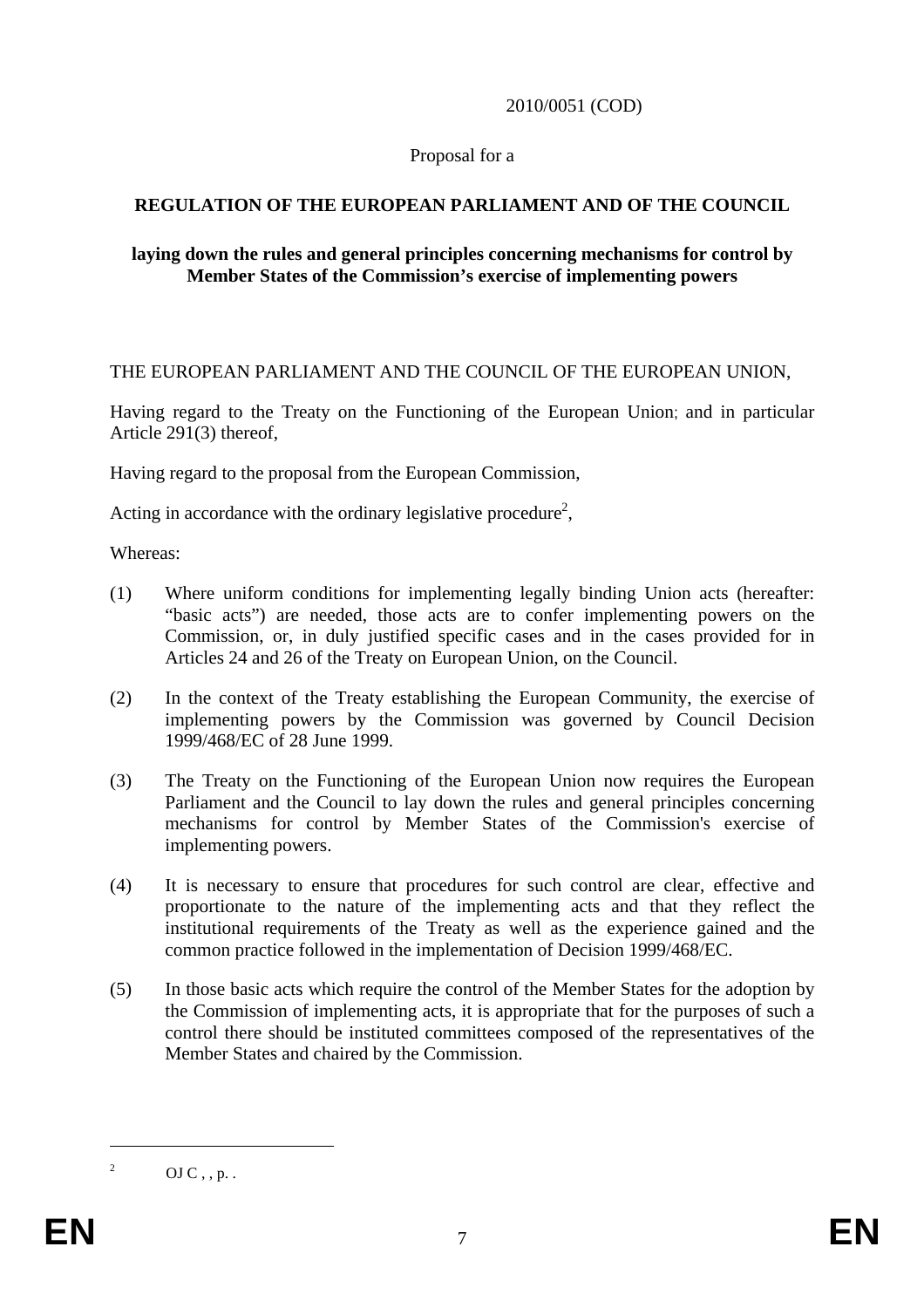- (6) In order to simplify the requirements for the Commission's exercise of implementing powers, there should only be two procedures: the advisory procedure and the examination procedure.
- (7) In the interests of simplification, common rules should apply to the committee, including the key provisions relating to the functioning of their proceedings and the possibility for the committee to deliver an opinion by written procedure.
- (8) Criteria should be laid down to determine the procedure to be used for the adoption of implementing acts. In order to achieve greater consistency and in order to ensure that procedural requirements are proportionate to the nature of the implementing acts to be adopted, those criteria should be binding.
- (9) The examination procedure should only apply for the adoption of measures of general scope designed to implement basic acts and specific measures with a potentially important impact. That procedure should provide for the control of the Member States in such a way that measures cannot be adopted if they are not in conformity with the opinion of the committee, except in very exceptional circumstances, where the Commission should be able, in spite of a negative opinion, to adopt and apply measures for a limited period of time. The Commission should be able to review the draft measures in the event that no opinion is delivered by the committee, taking into account the views expressed within the committee.
- (10) The advisory procedure should apply in all other cases and where it is considered to be most appropriate.
- (11) It should be possible to adopt measures to apply immediately on imperative grounds of urgency, where this is provided for in a basic act.
- (12) The European Parliament and the Council should be kept informed of committee proceedings on a regular basis.
- (13) Public access to information on committee proceedings should be ensured.
- (14) Decision 1999/468/EC should be repealed. In order to ensure the transition between the regime provided for in Decision 1999/468/EC and this Regulation, any reference in existing legislation to the procedures provided for in that Decision should, with the exception of the regulatory procedure with scrutiny provided for in Article 5a thereof, be understood as a reference to the corresponding procedures provided for in this Regulation. The effects of Article 5a of Decision 1999/468/EC should be maintained for the purposes of existing basic acts which refer to that Article.
- (15) The Commission's powers, as laid down by the Treaty, concerning the implementation of the competition rules, are not affected by this Regulation,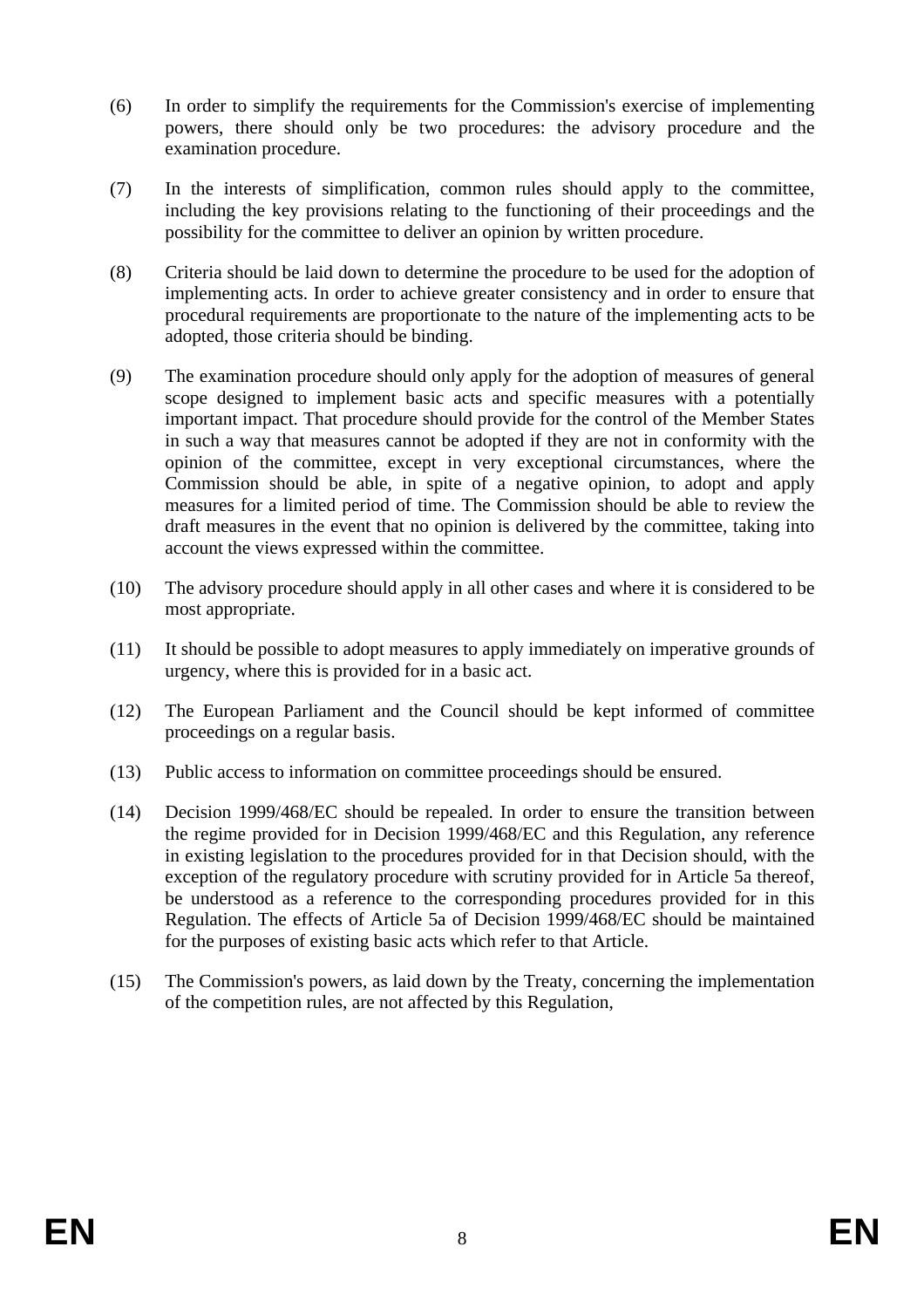#### HAVE ADOPTED THIS REGULATION:

# *Article 1*

#### *Subject matter*

This Regulation lays down the rules and general principles governing the mechanisms which shall apply in cases where a legally binding Union act (hereafter "basic act") requires that the adoption of binding implementing acts by the Commission be subject to the control of Member States.

## *Article 2*

### *Selection of procedures*

- 1. A basic act may provide for the application of the examination procedure or the advisory procedure, according to the type of implementing measures concerned.
- 2. The examination procedure may only apply for the adoption of:
	- (a) Implementing measures of general scope;
	- (b) Other implementing measures relating to:
		- i) common agricultural and common fisheries policies;
		- ii) environment, security and safety or protection of the health or safety of humans, animals or plants;
		- iii) common commercial policy.
- 3. For all other implementing measures, and for implementing measures referred to in paragraph 2 where it is considered to be appropriate, the advisory procedure shall apply.

### *Article 3*

### *Common provisions*

- 1. Where a basic act provides for the application of the procedures referred to in Articles 4, 5 and 6, the provisions set out in paragraphs 2 to 6 of this Article shall apply.
- 2. The Commission shall be assisted by a committee composed of the representatives of the Member States and chaired by a representative of the Commission.
- 3. The chairperson shall submit to the committee a draft of the measures to be taken.
- 4. The committee shall examine the draft measures. Until an opinion has been delivered, the chairperson may present amended versions of the draft measures in order to take into account the discussions within the committee. For that purpose, the chairperson may convene several meetings of the committee. The committee shall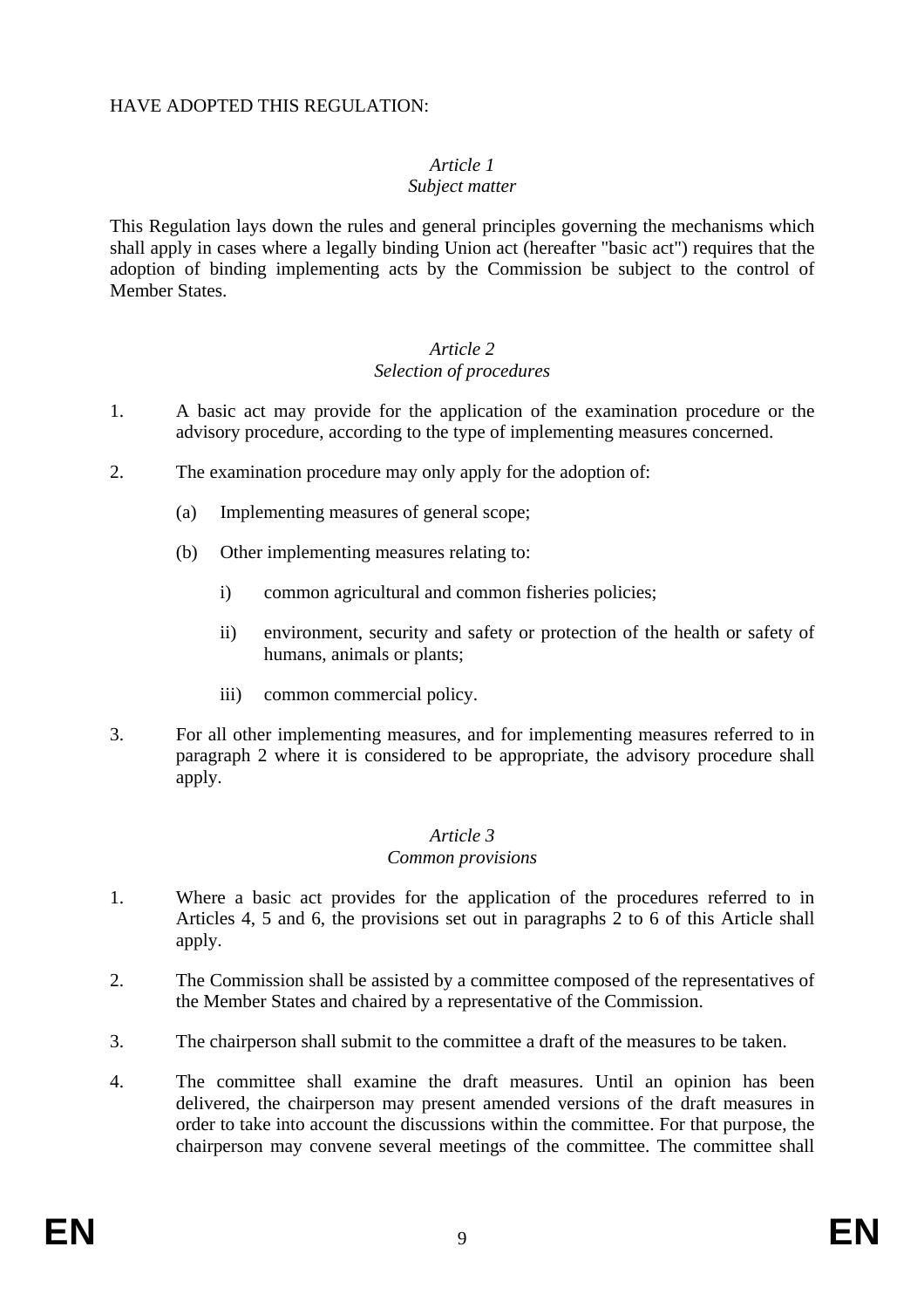deliver its opinion on the draft within a time-limit which the chairperson may lay down according to the urgency of the matter.

5. The chairperson may obtain the committee's opinion by written procedure. He or she shall send the committee members the draft measures on which their opinion is sought and shall lay down a time-limit according to the urgency of the matter. Any committee member who does not explicitly oppose or abstain before the time-limit laid down expires is considered to have given their tacit agreement to the draft measures.

Within the time-limit laid down in accordance with the previous subparagraph, any committee member may ask for the written procedure to be terminated and for the draft measures to be examined at a committee meeting. The chairperson may decide to maintain the written procedure or to terminate the written procedure without result, in which case a committee meeting shall be convened as soon as possible.

6. The committee's opinion shall be recorded in the minutes. Each Member State may ask to have its position recorded in the minutes.

### *Article 4*

### *Advisory procedure*

- 1. The committee shall deliver its opinion, if necessary by taking a vote. If the committee takes a vote, the opinion shall be delivered by the majority laid down in Article 238(1) of the Treaty.
- 2. The Commission shall decide on the measures to be taken, taking the utmost account of the conclusions drawn from the discussions within the committee and of the opinion delivered. It shall inform the committee of the manner in which the opinion has been taken into account.

# *Article 5*

## *Examination procedure*

- 1. The committee shall deliver its opinion by a qualified majority as provided for in Article 16(4) and (5) of the Treaty on European Union.
- 2. If the draft measures are in accordance with the opinion of the committee, the Commission shall adopt these measures, unless exceptional circumstances or new elements have arisen which would justify the measures not being adopted. In such cases, the chairperson may submit to the committee a new draft of the measures to be taken.
- 3. If the draft measures are not in accordance with the opinion of the committee, the Commission shall not adopt those measures. The chairperson may submit to the committee the draft measures for further deliberation or submit an amended version of the draft measures.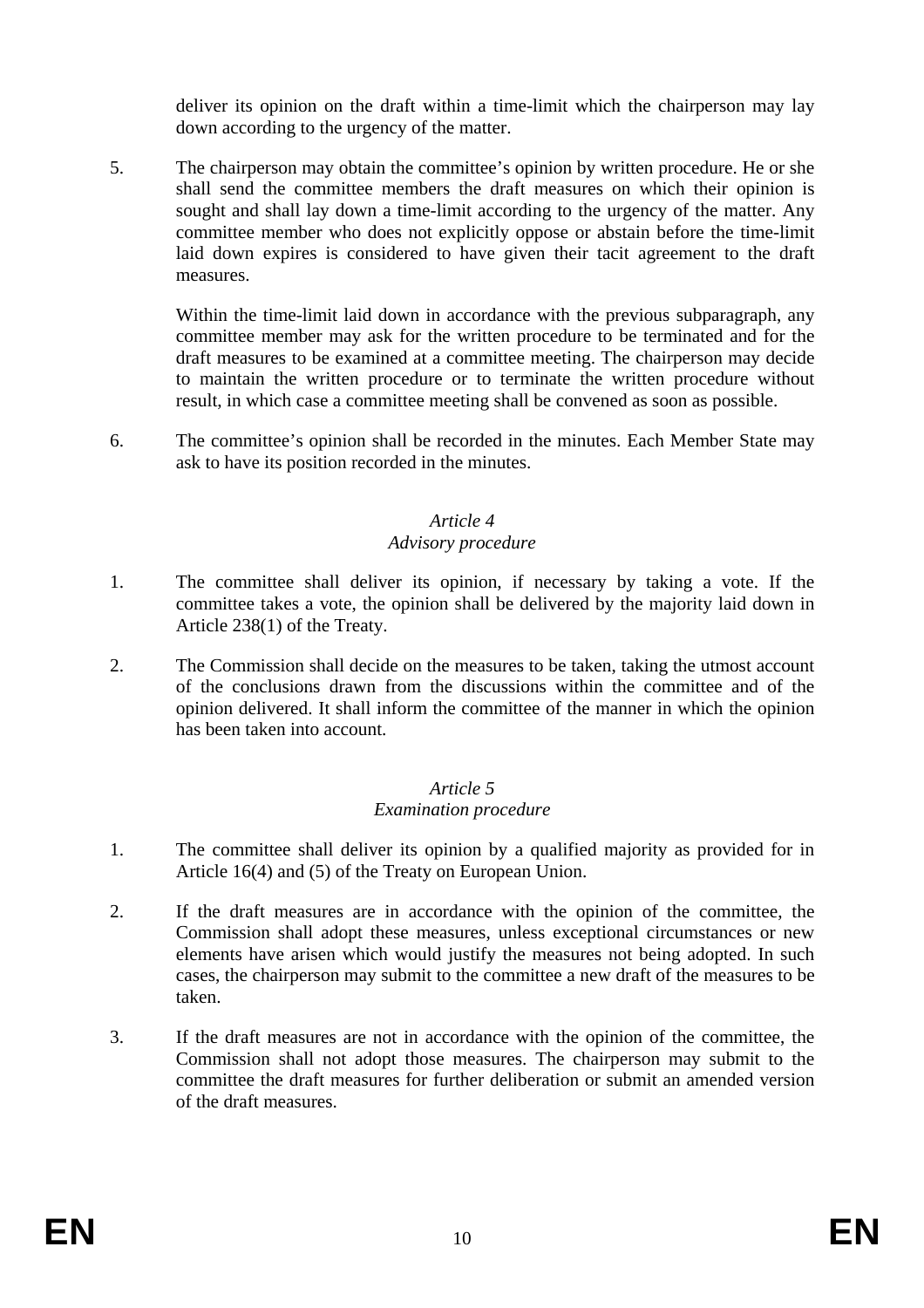- 4. If no opinion is delivered, the Commission may adopt the draft measures. Where the Commission does not adopt the draft measures, the chairperson may submit to the committee an amended version of the draft measures.
- 5. By derogation from paragraph 3, the Commission may adopt draft measures which are not in accordance with the opinion of the committee where their non adoption within an imperative deadline would create a significant disruption of the markets or a risk for the security or safety of humans or for the financial interests of the Union.

In such a case the Commission shall immediately inform the committee of its reasons for adopting the measures and may submit them to a second deliberation of the committee. If the measures adopted are not in accordance with the second opinion of the committee, or if the measures have not been submitted to a second deliberation within a month after their adoption, the Commission shall repeal the measures forthwith. If the measures are in accordance with the second opinion of the committee, or if no opinion is delivered, those measures shall remain in force.

#### *Article 6*

#### *Immediately applicable measures*

- 1. By way of derogation from Articles 4 and 5, a basic act may provide that, on imperative grounds of urgency, the provisions set out in paragraphs 2 to 5 of this Article shall apply.
- 2. The Commission shall adopt measures which shall apply immediately.
- 3. The chairperson shall without delay submit the measures referred to in paragraph 2 to the relevant committee in order to obtain its opinion in accordance with the procedure provided for in the basic act.
- 4. In the case of the examination procedure, where the measures are not in accordance with the opinion of the committee pursuant to Article 5(3), the Commission shall repeal the measures adopted in accordance with paragraph 2.
- 5. By way of derogation from paragraph 4, the Commission may maintain the measures in force on grounds related to the protection of the environment or of the health or safety of humans, animals or plants, the conservation of marine resources, for security and safety reasons, or to avoid disruption or threat of disruption of the markets. In those cases, the chairperson shall without delay either resubmit to the committee the same measures for a second deliberation or submit an amended version of the measures.

The measures referred to in paragraph 2 shall remain in force until they are repealed or replaced by another implementing act.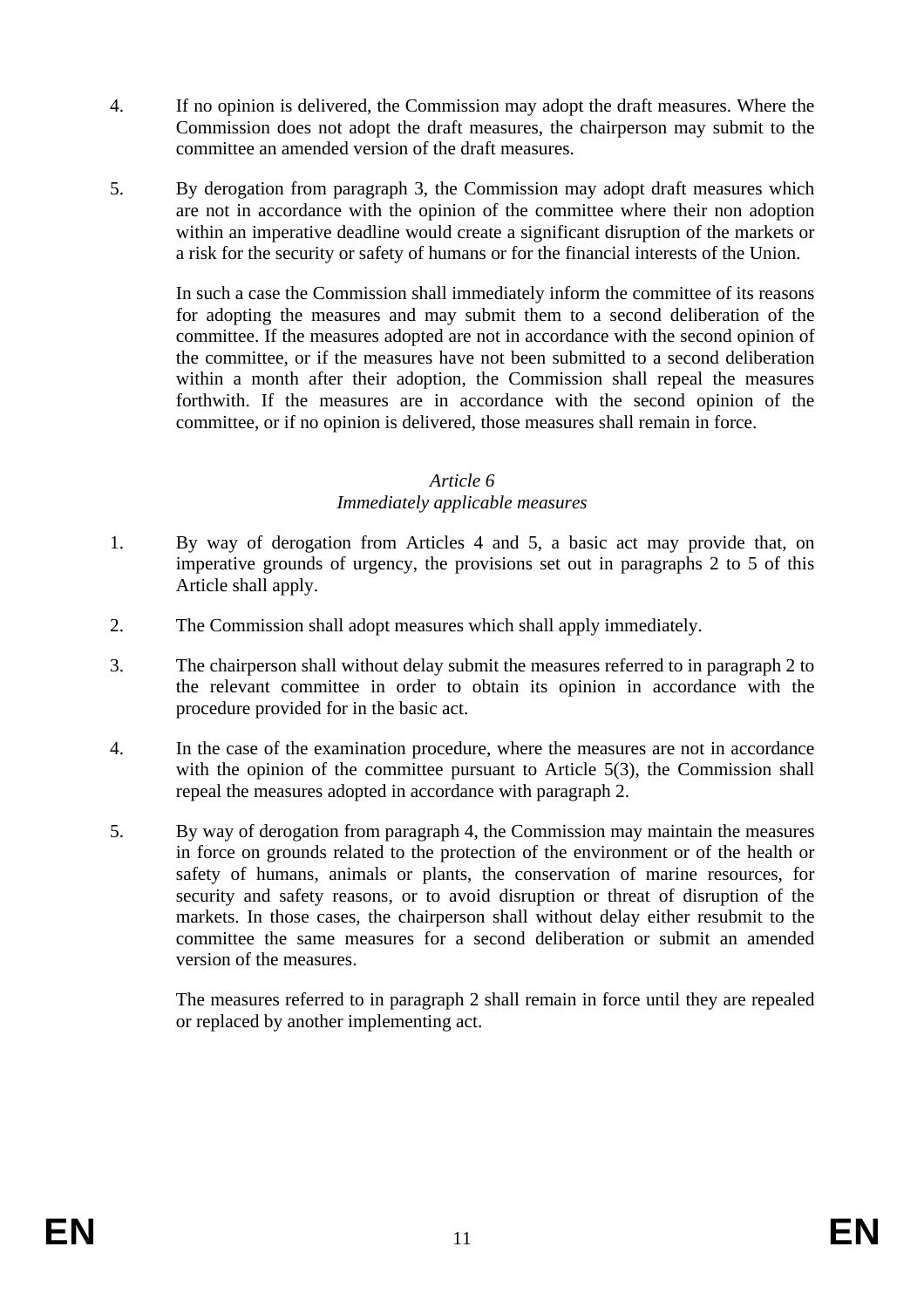#### *Article 7 Rules of procedure*

1. Each committee shall adopt by a majority of its component members its own rules of procedure on the proposal of its chairperson, on the basis of standard rules which shall be published by the Commission in the *Official Journal of the European Union*.

In so far as necessary existing committees shall adapt their rules of procedure to the standard rules.

2. The principles and conditions on public access to documents and on data protection applicable to the Commission shall apply to the committees.

#### *Article 8 Information on committee proceedings*

- 1. The Commission shall keep a register of committee proceedings which shall contain:
	- (a) the agendas of committee meetings,
	- (b) the summary records, together with the lists of the authorities and organisations to which the persons designated by the Member States to represent them belong,
	- (c) the draft measures on which the committees are asked to deliver an opinion,
	- (d) the results of voting,
	- (e) the final draft measures following the opinion of the committees,
	- (f) the information concerning the final adoption of the measures by the Commission, and
	- (g) statistical data on the working of the committees.
- 2. The European Parliament and the Council shall have access to the information referred to in paragraph 1.
- 3. The references of all documents referred to in points (a) to (f) of paragraph 1 as well as the information referred to in point (g) of paragraph 1 shall be made public in the register.

#### *Article 9 Repeal of Decision 1999/468/EC*

Decision 1999/468/EC shall be repealed.

The effects of Article 5a of the repealed Decision shall be maintained for the purposes of existing basic acts making reference thereto.